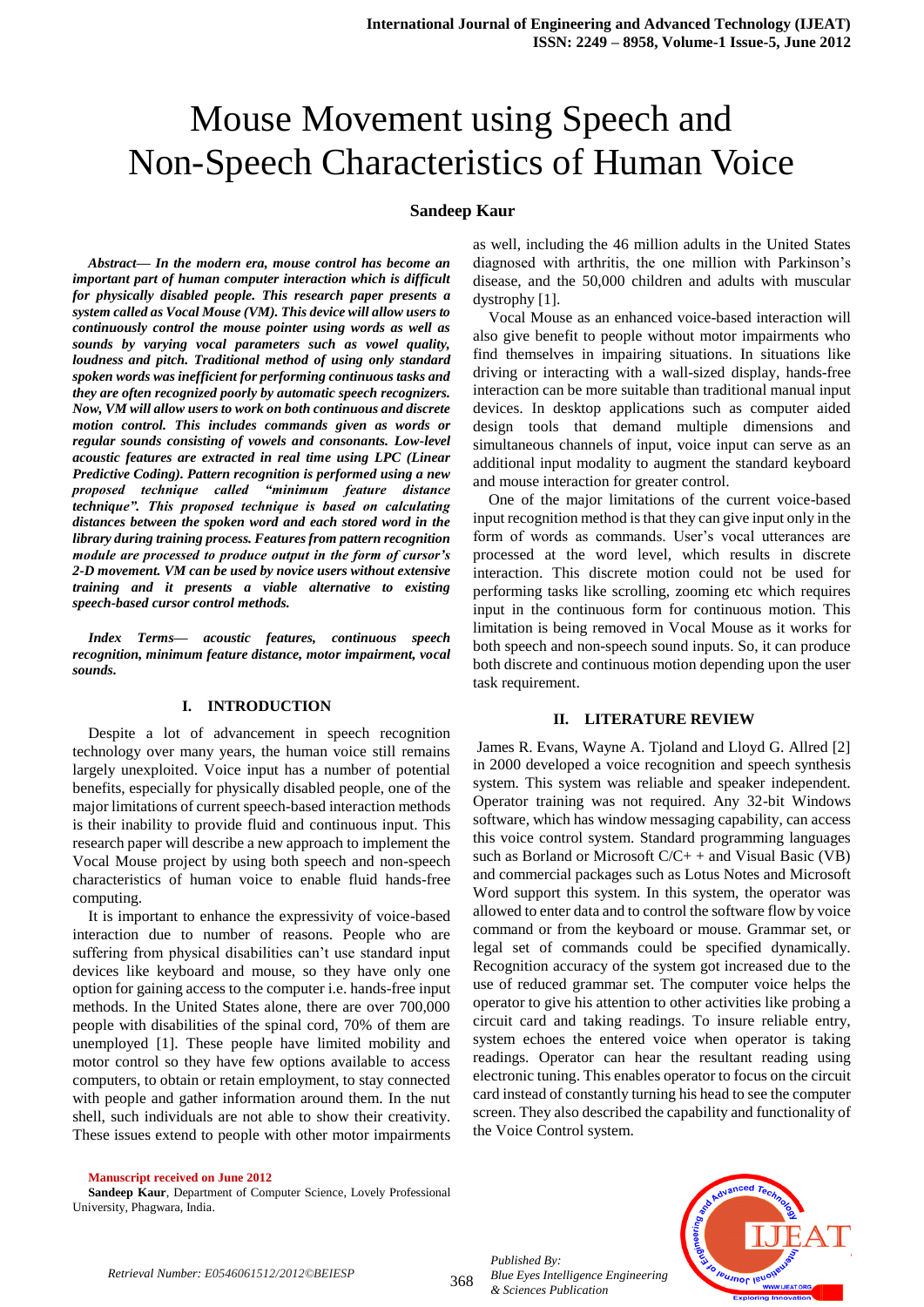Susumu Harada, James A. Landay [3] in 2006 explained a system named Vocal Joystick for continuously controlling mouse pointer using vocal sounds. It was written in C++ and works on windows and Linux OSs. It needs no extra hardware other than sound card and microphone. In this paper they focused on the voice-based cursor control capabilities of the system. Vocal Joystick can act as a solution to the challenges faced by other mouse alternative devices. This system recognized sound based on its pitch and loudness. Its key benefit is that it processes the vocal input immediately and they are reflected at the interface without any kind of delay. The main aim of this project was to develop such a system which is easy to use, low-cost and takes input efficiently. They also presented a comparison between vocal joystick and two previous speech based mouse control systems to know novice user performance and preference. Other evaluations show that this system can be used by novice users without extensive training.

M. Abdeen, H. Mohammad, M. C.E. Yagoub [4] in 2008 presented a language-independent framework for a hands-free control of desktop computer. It works for PC windows and is based on DLL's (Dynamic Link Libraries).It is tested on both English and Arabic languages. The approach used for this framework is based on matching text produced by API functions and speech recognizer. After matching both the texts, the system runs the start menu. They also presented a comparison between their work and the XP and Vista. Some difficulties with speech recognition were encountered especially when users speak relatively above average. Reason for this is inability to recognize start and end of each word due to error in finding silences.

R. Maskeliunas, K. Ratkevicius, V. Rudzionis [5] in 2011 proposed a Voice-based human-machine interaction model for automated information services. This model allows recognize isolated commands together with some keywords. At the same model supports additional modalities such as OTA (Over the Air) menus of choices, controlled by touch and keyboard. Important characteristic of the model is the possibility to select a proposed choice (system of proposed selections). Different foreign language speech engines have different capabilities to recognize Lithuanian voice commands. Spanish speech engine enabled to achieve significantly higher recognition accuracy than English engine: overall recognition accuracy increased from 77% for the English engine to the 97% for the Spanish engine.

This research paper gives a new concept of Vocal Mouse as it works for both speech and non-speech sound inputs. So, it can produce both discrete and continuous motion depending upon the user task requirement. Details of this system are described in the remainder of this paper. The paper is organized as follows: Section III covers the objectives of vocal mouse and its significance, section IV covers the methodology of the system, section V covers implementation tool. Finally, conclusions and future scope are discussed in section VI.

## **III. THE VOCAL MOUSE**

 This research paper will describe the work that is done as a part of the Vocal Mouse project to use both words and vowel sounds as non-speech characteristics of human voice to enable fluid hands-free computing.

## **A. Objectives of Vocal Mouse**

• Main objective of designing Vocal Mouse is to make interactions with existing computer applications possible or more accessible for users with motor impairments. This objective put more emphasis on the practical needs of physically disabled people [6] who can't use existing computer OSs and applications, which have been designed for keyboard and mouse input. Perhaps, Vocal Mouse may not provide the ideal solution from the interaction design perspective. Even then it will give benefit to people with motor impairments more than the alternative of not being able to access the functionality of computers at all.

• Another objective of the proposed system is to make interactions with existing computer applications more effective for general users. The main aim of this objective is to use voice input can as an additional input modality to augment the standard keyboard and mouse interaction for greater control i.e. giving voice input parallel to the keyboard and mouse. The integration of multiple input modalities permits greater expressiveness from complementary information sources and greater reliability due to redundancies across modalities [7].

• The other motivation behind this system is to design a new interfaces and application environments optimized for voice-based control. This objective seeks the ideal scenario in which voice input is given the highest priority from the input modality space, and focus is made to make the user interfaces more optimal.

## **B. System Overview**

The Vocal Mouse will track both speech and non-speech vocal features including pitch, volume, and vowel quality [8] in real time using audio signal processing. This application will enable the user to control the mouse pointer smoothly and continuously by vocalizing various vowel sounds corresponding to the desired direction of movement. Under conventional speech-driven pointer control, only spoken words as commands are used. The rate at which such parameters can be changed is also limited by the speed at which each command phrase can be uttered and recognized by the speech recognizer. Movement direction is specified by vowel sound vocalizations, in which different vowel sounds are mapped to each of the four cardinal directions shown in figure 1. By varying the vowel sound and the volume continuously, the pointer's movement direction and speed can be smoothly controlled using the Vocal Mouse pointer control. This research paper will combine the functionality offered by the Vocal Mouse with traditional speech recognition engines to explore ways to extend the capability of voice-based interaction with new user interface technologies.



*Published By:*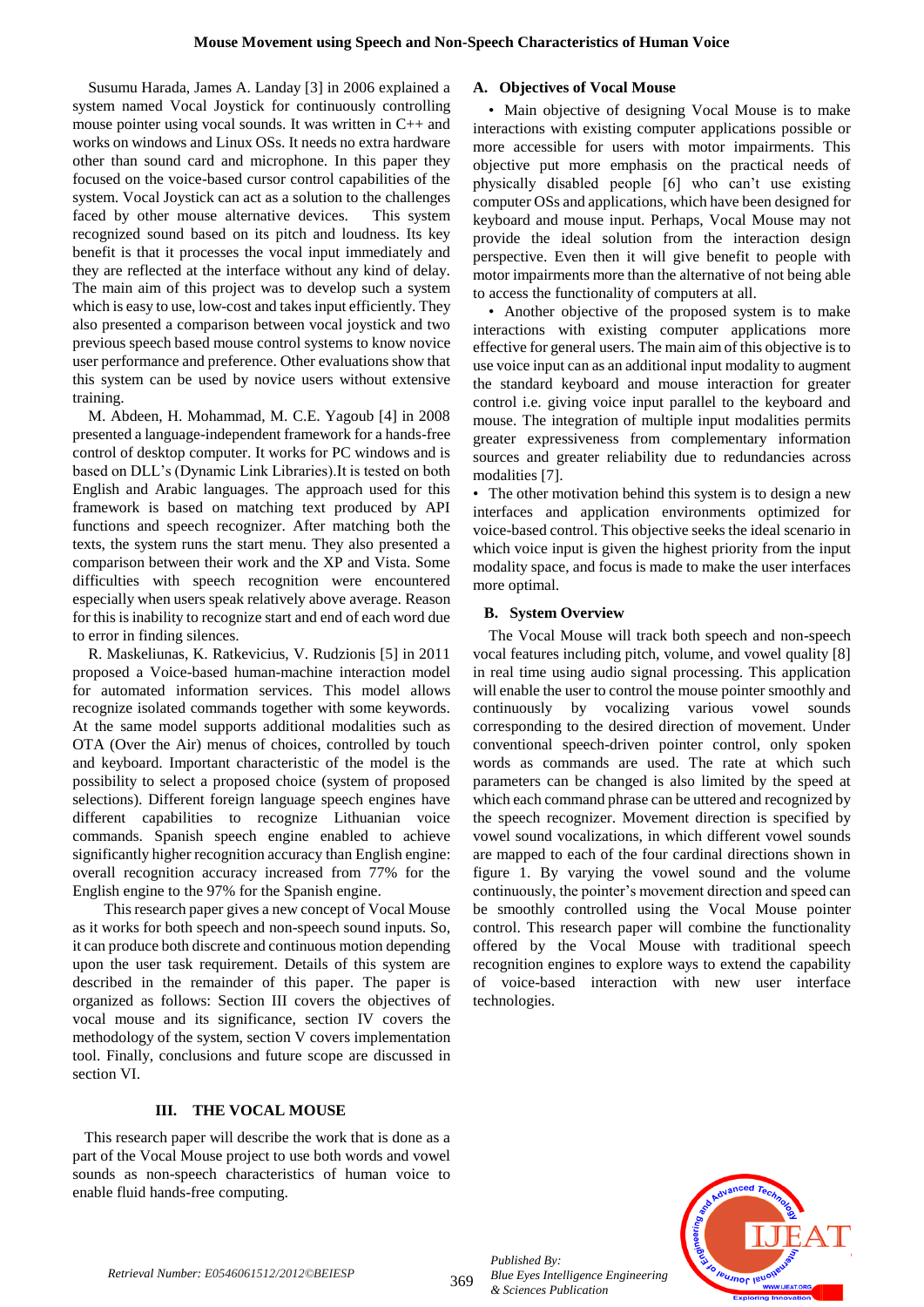

**Fig 1:** Four cardinal directions for mouse pointer.

#### **C. Significance**

The Vocal Mouse system has several key distinguishing features that provide benefits to its users:-

- VM (Vocal Mouse) system is based on the recognition of the words and vocal sounds which is a very robust and accurate method as compared recognition of words using conventional speech recognition systems. This concept is shown diagrammatically in figure 2.
- The instantaneous processing of every audio frame leads to much more immediate system response compared to systems that require a whole word or sequence of words to be recognized before an action is taken.
- Vocal characteristics such as vowel quality, volume and pitch can be changed by the user continuously, so the system allows such continuous changes to be transferred directly onto the control parameters, which results in smooth and responsive interaction.
- The only physical ability required of the user by the system is the ability to vocalize.
- It requires minimal equipment at very low cost. There is no need of expensive, bulky hardware for getting the inputs. The only thing that is needed is microphone.
- The proposed system can be used anywhere without need of any sort of supporting files and platform.
- It can be used anywhere because it is platform independent.
- This approach will be much helpful for the future purpose, in order to develop new applications with exciting and new features.

All these significant features of the proposed system make it suitable for the real time environment. The movement of the mouse cursor with the help of speech and non-speech vocal sounds makes it very much user friendly and flexible in nature.



**Fig 2:** Vocal Mouse can use both speech (a) and non-speech vocal sounds (b) for pointer movement.

#### **IV. METHODOLOGY OF CONSTRUCTING THE VOCAL MOUSE**

Methodology of constructing the proposed system will consists of various modules. Each module uses different techniques and algorithms to perform its specific tasks. After a particular module completes its task, its output will become input for the next module. In the end the combined effort of each module will be displayed. Flowchart for various modules of the proposed system is shown in figure 3.

Module 1:- Acoustic signal processing

- Module 2:- Pattern recognition
- Module 3:- Motion control.



**Fig 3: Flowchart for various phases of Vocal Mouse.**



*Retrieval Number: E0546061512/2012©BEIESP*

370

*Published By:*

*& Sciences Publication* 

*Blue Eyes Intelligence Engineering*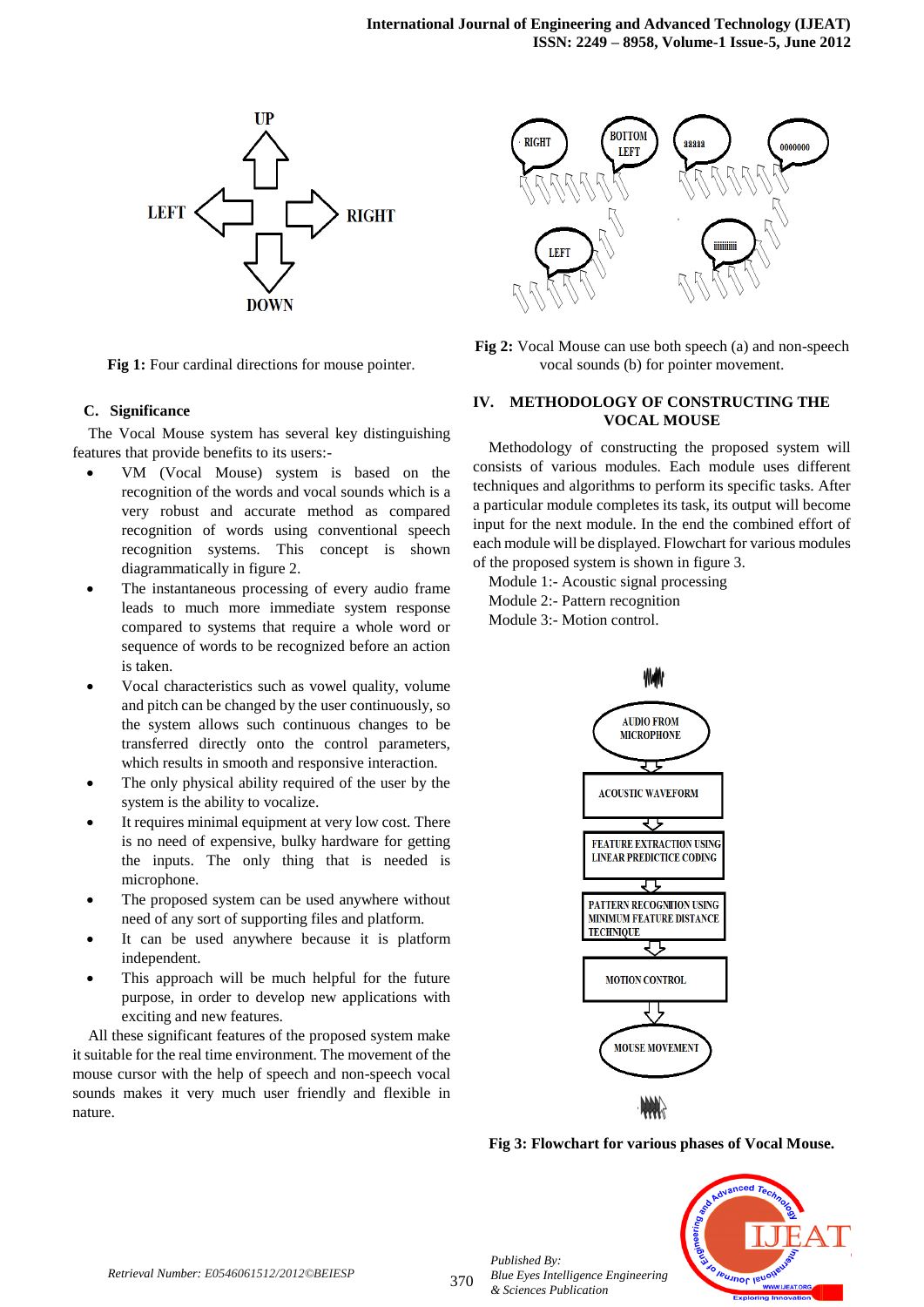#### **A. Signal Processing**

 The goal of the signal processing module is to extract low-level acoustic features using LPC technique that can be used in estimating the vocal characteristics. Process of feature extraction is shown in figure 4. The features to be extracted are:-

- Energy
- Normalized cross-correlation coefficients (NCCC)
- Gain

For feature extraction, the speech signal is PCM sampled at a rate of Fs=10,000Hz. Energy is measured on a frame-by-frame basis with a frame size of 25ms and a frame step of 10ms. Pitch is extracted with a frame size of 40ms and a frame step of 10ms. Multiple pattern recognition tasks may share the same acoustic features. Therefore, it is more efficient to separate feature extraction from pattern recognition. Working of LPC algorithm is shown in figure 5.



**Fig 4:** Process of Feature Extraction.



## **Fig 5: Block diagram of LPC (Linear Predictive Coding).**

 The basic idea of LPC is that speech signal at time n, s(n), is the linear combination of past k signals .

$$
S(n)=A_1.s(n-1)+A_2.s(n-2)+\ldots\ldots\ldots\ldots A_k.\ s(n,\ldots\ldots\ldots(1)
$$

Where  $A_1$ ,  $A_2$ ,  $A_3$  are constant coefficients

$$
\mathbf{k}^{\top}
$$

- S(n)=∑ A<sup>i</sup> . s(n-i) + G u(n)……………………….(2)  $i=1$ 
	- where G is the gain of the excitation
		- u(n) is the normalized excitation
- Expressing the above in z-domain, we get k S(z)= ∑ A<sup>i</sup> . z^(-i). S(z) + G u(z)………………..(3)

$$
i = 1
$$

 $H(z) = S(z) / G u(z)$  $= 1/(1-\sum A_i \cdot z^{\hat{ }} (-i))$ 

## $= 1/A(z)$ …………………………………………………..(4)

## **B. Pattern Recognition**

• Transfer function is

 This module uses the acoustic features to extract desired parameters. The estimation and classification system must simultaneously perform energy computation (available from the input), pitch tracking, vowel classification, and discrete sound recognition. Approach to be used is:-

*Minimum Feature Distance Technique*

This proposed technique is based on calculating distances between the spoken word and each word in the library shown in figure 6.

*Published By: Blue Eyes Intelligence Engineering & Sciences Publication* 



371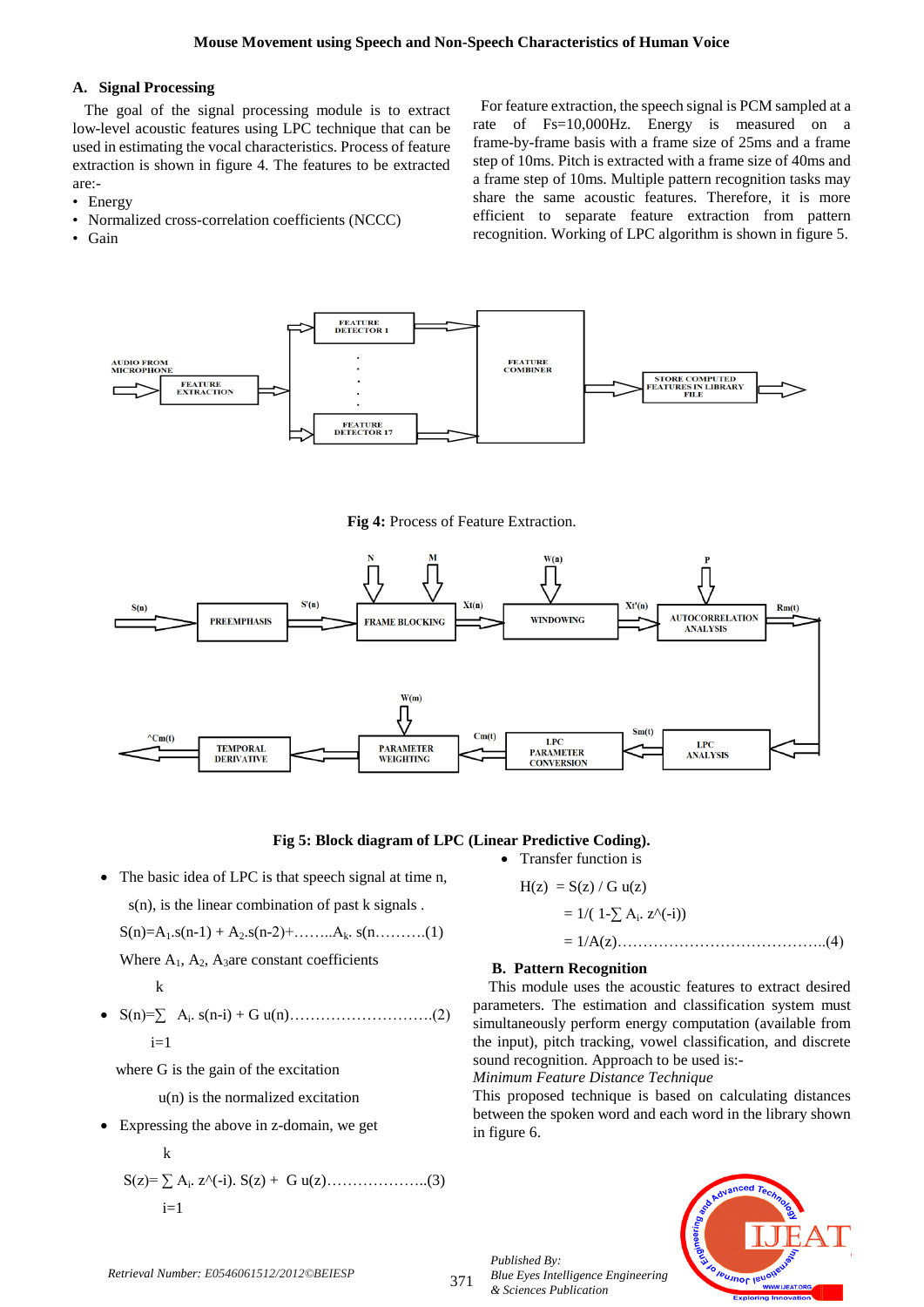- 1) D=features of spoken word –features of word stored in library at training time.
- 2) Sum up all the corresponding differences.
- 3) Take the square root of the total calculated difference.
- 4) Perform the above step 1, 2 and 3 calculations for each command in library.
- 5) Above steps will result in four feature distance values (if number of commands stored in library are four)
- 6) Print the word with minimum feature distance.
- 7) The result will correspond to word spoken by user.



## **Fig 6: Process of Pattern Recognition.**

Example showing the working of proposed algorithm

 Features of various commands stored in library in the form of a matrix:-

| $Up\rightarrow$    | $a_1, a_2, a_3, a_4, \ldots, a_n$             |
|--------------------|-----------------------------------------------|
| Down $\rightarrow$ | $b_1, b_2, b_3, b_4 \ldots \ldots \ldots b_n$ |
| Left $\rightarrow$ | $c_1, c_2, c_3, c_4, \ldots, c_n$             |
| $Right\rightarrow$ | $d_1, d_2, d_3, d_4, \ldots, d_n$             |

- Features of spoken word:  $s_1, s_2, s_3, s_4, \ldots, s_n$
- Calculate corresponding differences  $s_1-a_1,s_2-a_2,s_3-a_3,\ldots,\ldots,s_n-a_n$
- Sum up all the corresponding differences.  $Sum(s_1-a_1,s_2-a_2,s_3-a_3,\ldots,s_n-a_n)$
- Take the square root of the total calculated difference.

 $D1 = Sqrt(Sum(s_1-a_1,s_2-a_2,s_3-a_3, \ldots, s_n-a_n))$ 

- Perform the above calculations for down, left and right also.
- Result will be a set of four feature distance values  $D_1$ ,  $D_2$ ,  $D_3$ ,  $D_4$  e g:-
	- (17.6334,15.5128,7.5142,22.9444)
- Print the word with minimum feature distance. Word spoken by user is "left" because of its minimum feature distance as per taken sample values.

## **C. Motion Control: Direction and Velocity**

This module receives several parameters from pattern recognition module and processes them to produce output more appropriate for determining cursor's 2-D movement. Relative energy instead of pitch will be used to control cursor velocity. It is observed that naturally users become quiet when they try to move cursor to small distance. Instead of comparing average energy level with global average energy, distribute the energy per frame among the different vowels according to the probabilities output given by the neural network and independently find out the average energy for each vocal sound.

## **D. Proposed Algorithm**

After describing the full detail of working of VM the outlined algorithm for the system looks like:-

- 1) Call the microphone working verification module and repeat this step until user does not close the application
- 2) Call the noise reduction module [9]. Perform this step until the entire background noise is not getting removed.
- 3) Call the signal processing module and extract acoustic features like energy, MFCC etc. Perform this step only once.
- 4) Call pattern recognition module in which energy smoothing, pitch and format tracking and discrete sound recognition are performed. This module involves minimum feature distance technique.
- 5) Call motion control module to transform energy, pitch, vowel quality and discrete sound become acoustic parameters into direction, speed and other motion related parameters
- 6) Call application driver which will take motion control parameters to launch corresponding actions. End of algorithm.

## **V. IMPLEMENTATION TOOL ANS RESULTS**

 The proposed system can be implemented using MATLAB. MATLAB is a programming environment for algorithm development, data analysis, visualization, and numerical computation. To do work on speech recognition, users can take the help of VOICEBOX. VOICEBOX is a speech processing toolbox consists of MATLAB routines. There is no need of any other expensive, bulky hardware. The only thing that is needed is good quality microphone.



*Retrieval Number: E0546061512/2012©BEIESP*

372

*Published By: Blue Eyes Intelligence Engineering & Sciences Publication*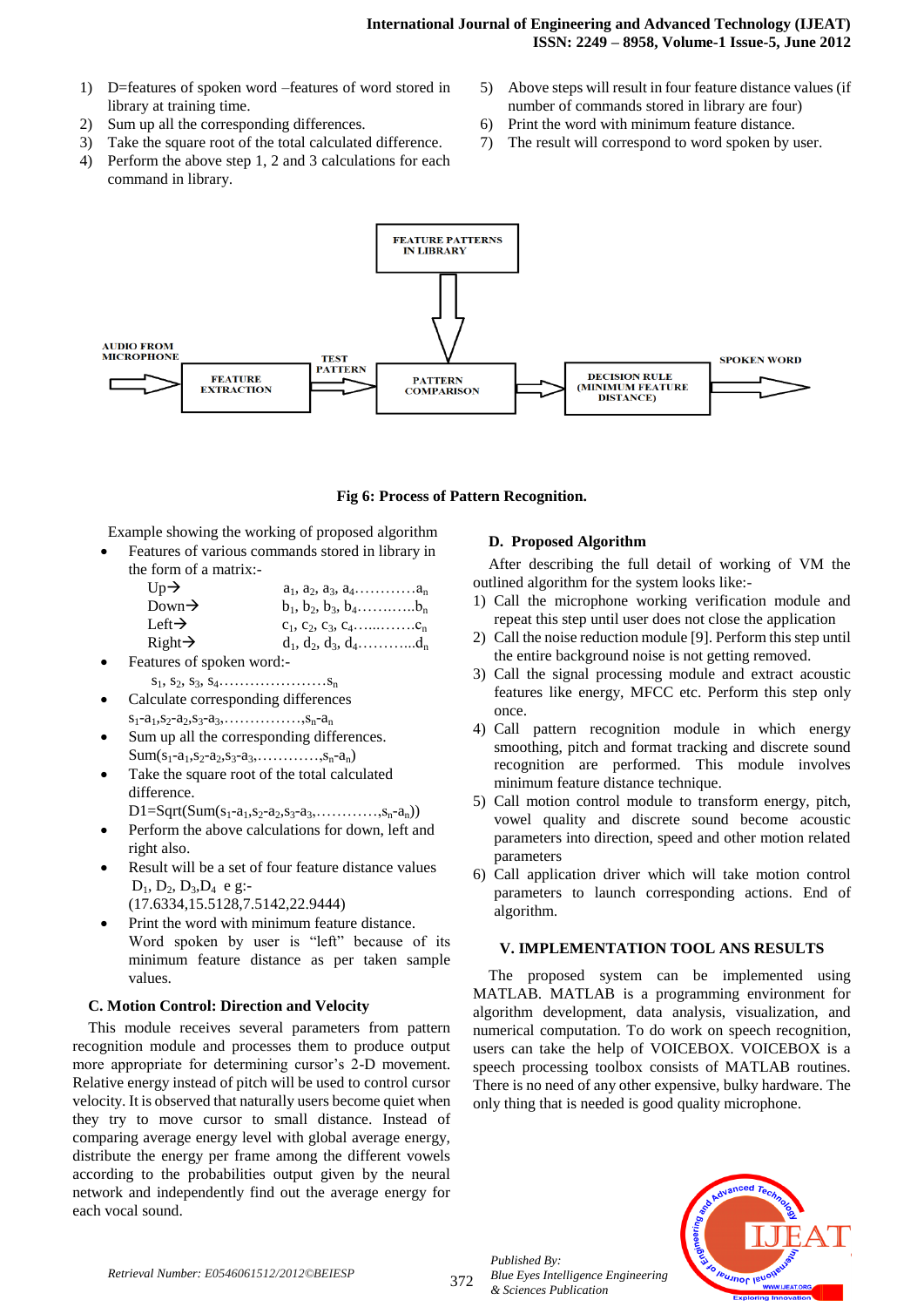#### *A. Training Phase*

Vocal Mouse project starts with training phase. Get four words (up, down, left, right) or four sounds (aaaaa, iiiiii, eeeeee, oooooo and uuuuuuu) from microphone and compute their features. Firstly, save the calculated features in a feature matrix and then store them in some other file. User is given 1 second to say each word. User will press enter and say the specified word in 1 second. Features of all the spoken words are stored in a feature matrix fw.

Matrix fw is a 2-D matrix with 4 rows (one for each word) and 17 columns (17 features are extracted). Contents of this matrix can be loaded to library data file for further reference. Here is the completion of training phase.

## **B. Testing Phase**

During the testing phase, User is given 1 second to say any word. User will press enter and say the needed command word in 1 second. Features of the spoken words are computed and these features are compared with feature patterns already stored in library during training time. For this comparison, minimum feature distance approach is used. Vocal Mouse system will compute resulting spoken word on the basis of minimum distance. Output will be displayed on the console window of MATLAB giving "spoken word is:..." along with FFT (Fast Fourier Transform) of spoken command as shown in figure 7. After the command recognition, system will perform task as per the requirement of the user. When spoken word is "left", mouse will start moving in the left direction as shown in figure 8.



**Fig 7: Fast Fourier Transform of spoken word.**





## **VI. CONCLUSION AND FUTURE WORK**

#### **A. Points Concluded**

*More interactive and easy to use:-* Vocal Mouse is a system that enables a user to continuously control the mouse cursor using their voice. Vocal Mouse used a new technique "minimum feature distance algorithm" for pattern recognition. It has two primary operating modes: the speech mode and the vocal mode. Various evaluations indicate that Vocal Mouse provides more interactive and easy to use interface as compared to previous cursor control techniques. Users feel more comfortable to work in two optional modes. During the speech input mode, the user can issue any of the standard command to control the computer. When the user wishes to start controlling the mouse pointer, the command "switch" switches the user to the vocal mode. During the vocal mode, the user can use the vocal sounds to fluidly manipulate the mouse pointer. Evaluations with novice users revealed that the Vocal Mouse can be effectively operated and that its performance beats the existing speech-based cursor control methods.

*Minimum training required:-* Novice users of the Vocal Mouse pointer control application need minimal training of five minutes to perform basic tasks. An evaluation is conducted which involves ten participants. Each participant is given five minutes of Vocal Mouse training. Results show that the average target acquisition times for the Vocal Mouse pointer control method is roughly three times faster than the Mouse Grid technique.

#### **B.Future Work**

Implementation of the Vocal Mouse can be continued further and various kinds of analysis can be performed by recruiting participants, in particular those with various motor impairments, to try out our system. In future, vocal mouse can be used to develop applications such as drawing and games. These applications play an important role in enriching the lives of people especially those whose range of activities may be limited due to some disability. Vocal Mouse is well suited for such applications, and will be exploring ways in which the system can be best used to support them. Future planned improvements in the algorithms underlying the Vocal Mouse (to improve accuracy, user-independence, adaptation, and speed) will further increase the VM system's viability, and combined with practice could improve VM enough so that it becomes a reasonable alternative compared to a standard mouse's performance.

#### **C. Enhancing Vocal Mouse Application**

As more users express interest in the Voice Mouse, a number of enhancements need to be made to ensure that it offers as intuitive and effective solution as possible.

• One area of enhancement is in the visual feedback and the user interface for supporting self-diagnosis of recognition issues. A testing mode can be provided for the user to test whether or not the system is responding properly. More information should be conveyed to the user that would allow them to troubleshoot instances when the system fails to recognize certain inputs.

• A method for automatically coaching the user to improve their vocalization, especially of the vowel sounds, will be beneficial. New module can be added to Voice Mouse which will provide video samples of each sound, real-time feedback during the testing mode as well as explicit suggestions to the user regarding how to change their mouth shape or other features to approach the desired

sound.

*Blue Eyes Intelligence Engineering* 

*Published By:*